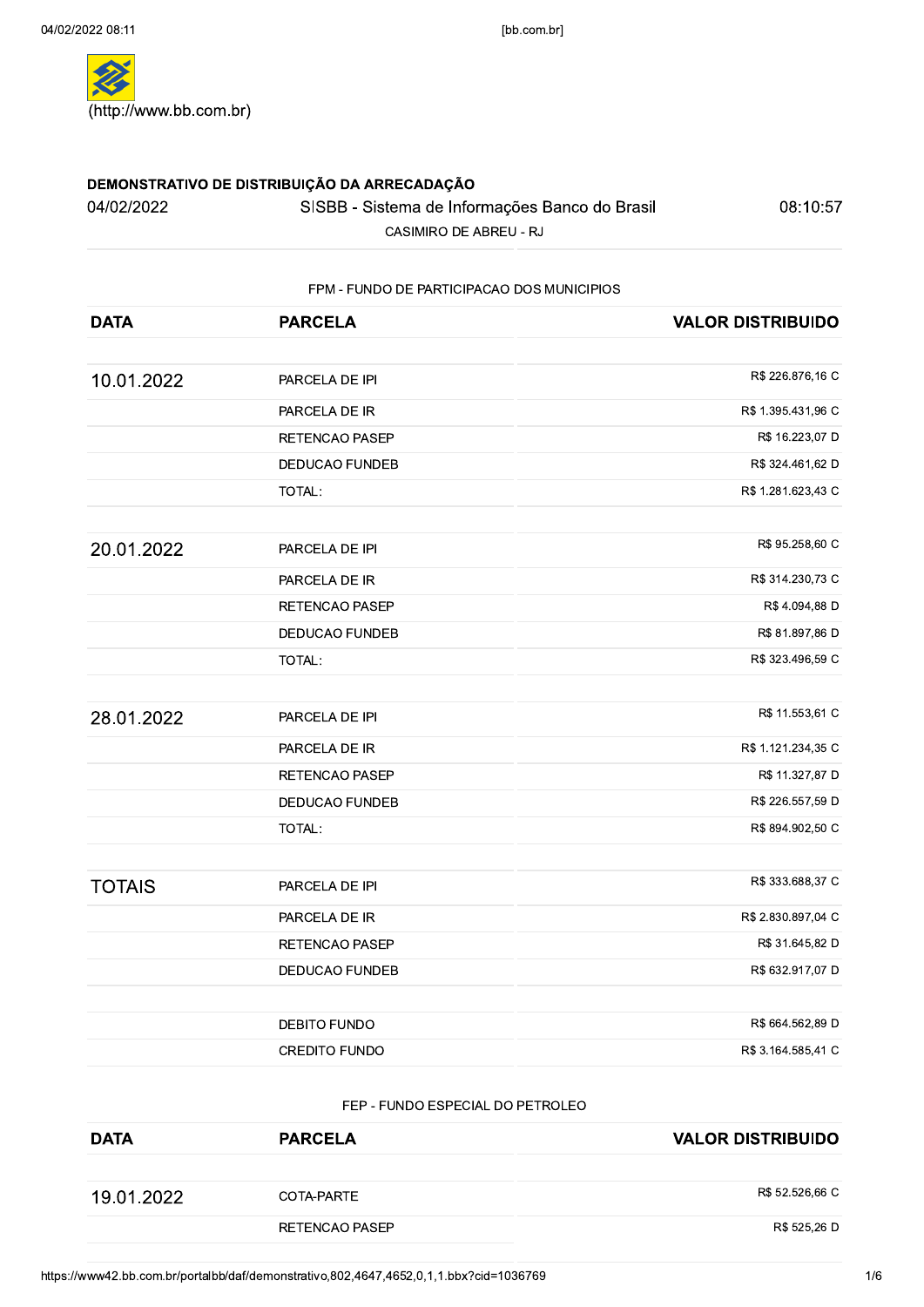| 04/02/2022 08:11 |                                 | [bb.com.br]              |
|------------------|---------------------------------|--------------------------|
|                  | TOTAL:                          | R\$ 52.001,40 C          |
| 27.01.2022       | COTA-PARTE                      | R\$ 14.115,53 C          |
|                  | RETENCAO PASEP                  | R\$ 141,15 D             |
|                  | TOTAL:                          | R\$ 13.974,38 C          |
| <b>TOTAIS</b>    | COTA-PARTE                      | R\$ 66.642,19 C          |
|                  | RETENCAO PASEP                  | R\$ 666,41 D             |
|                  | DEBITO FUNDO                    | R\$ 666,41 D             |
|                  | <b>CREDITO FUNDO</b>            | R\$ 66.642,19 C          |
|                  | ITR - IMPOSTO TERRITORIAL RURAL |                          |
| <b>DATA</b>      | <b>PARCELA</b>                  | <b>VALOR DISTRIBUIDO</b> |

| R\$ 666,41 D             | DEBITO FUNDO                    |               |
|--------------------------|---------------------------------|---------------|
| R\$ 66.642,19 C          | <b>CREDITO FUNDO</b>            |               |
|                          |                                 |               |
|                          | ITR - IMPOSTO TERRITORIAL RURAL |               |
| <b>VALOR DISTRIBUIDO</b> | <b>PARCELA</b>                  | <b>DATA</b>   |
|                          |                                 |               |
| R\$ 66,36 D              | RETENCAO PASEP                  | 10.01.2022    |
| R\$ 1.659,10 D           | DEDUCAO FUNDEB                  |               |
| R\$ 8.295,51 C           | <b>ITR-NAO CONVEN</b>           |               |
| R\$ 6.570,05 C           | TOTAL:                          |               |
|                          |                                 |               |
| R\$ 4,47 D               | RETENCAO PASEP                  | 20.01.2022    |
| R\$ 111,79 D             | DEDUCAO FUNDEB                  |               |
| R\$ 558,95 C             | ITR-NAO CONVEN                  |               |
| R\$ 442,69 C             | TOTAL:                          |               |
|                          |                                 |               |
| R\$ 0,79 D               | RETENCAO PASEP                  | 28.01.2022    |
| R\$ 19,89 D              | DEDUCAO FUNDEB                  |               |
| R\$ 99,48 C              | ITR-NAO CONVEN                  |               |
| R\$ 78,80 C              | TOTAL:                          |               |
| R\$ 71,62 D              | RETENCAO PASEP                  | <b>TOTAIS</b> |
| R\$ 1.790,78 D           | <b>DEDUCAO FUNDEB</b>           |               |
| R\$ 8.953,94 C           | <b>ITR-NAO CONVEN</b>           |               |
|                          |                                 |               |
| R\$ 1.862,40 D           | DEBITO FUNDO                    |               |
| R\$ 8.953,94 C           | CREDITO FUNDO                   |               |
|                          | ANP - ROYALTIES DA ANP          |               |
| <b>VALOR DISTRIBUIDO</b> | <b>PARCELA</b>                  | <b>DATA</b>   |

|             | <b>DEBITO FUNDO</b>    | R\$ 1.862,40 D           |
|-------------|------------------------|--------------------------|
|             | <b>CREDITO FUNDO</b>   | R\$ 8.953,94 C           |
|             |                        |                          |
|             | ANP - ROYALTIES DA ANP |                          |
| <b>DATA</b> | <b>PARCELA</b>         | <b>VALOR DISTRIBUIDO</b> |
|             |                        |                          |
| 19.01.2022  | <b>RETENCAO PASEP</b>  | R\$442.203,14 D          |
|             | ANP-LEI 9478/97        | R\$ 34.677.127,12 C      |
|             |                        |                          |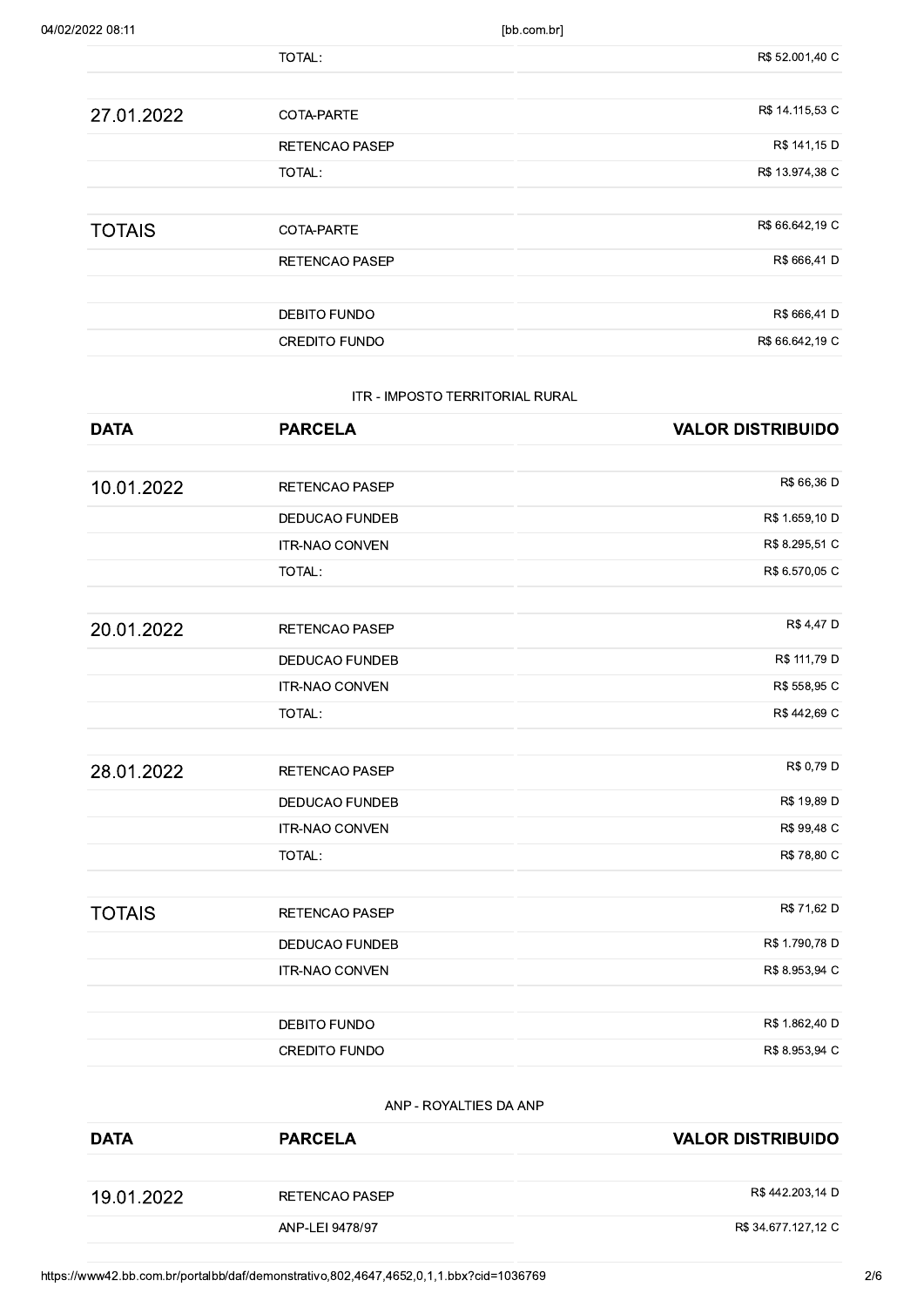| 04/02/2022 08:11 | [bb.com.br]           |                     |
|------------------|-----------------------|---------------------|
|                  | ANP-LEI 7990/89       | R\$ 9.543.187,89 C  |
|                  | TOTAL:                | R\$43.778.111,87 C  |
| 27.01.2022       | <b>RETENCAO PASEP</b> | R\$ 77.317,50 D     |
|                  | ANP-LEI 9478/97       | R\$ 5.928.490,31 C  |
|                  | ANP-LEI 7990/89       | R\$ 1.803.260,47 C  |
|                  | TOTAL:                | R\$ 7.654.433,28 C  |
|                  |                       | R\$ 519.520,64 D    |
| <b>TOTAIS</b>    | <b>RETENCAO PASEP</b> |                     |
|                  | ANP-LEI 9478/97       | R\$40.605.617,43 C  |
|                  | ANP-LEI 7990/89       | R\$ 11.346.448,36 C |
|                  | DEBITO FUNDO          | R\$ 519.520,64 D    |
|                  | CREDITO FUNDO         | R\$ 51.952.065,79 C |

|               | <b>DEBITO FUNDO</b>                             | R\$ 519.520,64 D         |
|---------------|-------------------------------------------------|--------------------------|
|               | <b>CREDITO FUNDO</b>                            | R\$ 51.952.065,79 C      |
|               |                                                 |                          |
|               | CFM - DEPARTAMENTO NACIONAL DE PRODUCAO MINERAL |                          |
| <b>DATA</b>   | <b>PARCELA</b>                                  | <b>VALOR DISTRIBUIDO</b> |
|               |                                                 |                          |
| 12.01.2022    | <b>RETENCAO PASEP</b>                           | R\$ 6,53 D               |
|               | CFM-PRD.MINERAL                                 | R\$ 653,16 C             |
|               | <b>TOTAL:</b>                                   | R\$ 646,63 C             |
|               |                                                 |                          |
| <b>TOTAIS</b> | <b>RETENCAO PASEP</b>                           | R\$ 6,53 D               |
|               | CFM-PRD.MINERAL                                 | R\$ 653,16 C             |
|               |                                                 |                          |
|               | <b>DEBITO FUNDO</b>                             | R\$ 6,53 D               |
|               |                                                 |                          |

|               | CID - CIDE-CONTRIB. INTERVENCAO DOMINIO ECONOMICO     |                          |
|---------------|-------------------------------------------------------|--------------------------|
| <b>DATA</b>   | <b>PARCELA</b>                                        | <b>VALOR DISTRIBUIDO</b> |
| 10.01.2022    | PASEP MUNICIPIO                                       |                          |
|               | COTA-MUNICIPIO                                        |                          |
|               | TOTAL:                                                |                          |
| <b>TOTAIS</b> | PASEP MUNICIPIO                                       |                          |
|               | COTA-MUNICIPIO                                        |                          |
|               | DEBITO FUNDO                                          |                          |
|               | <b>CREDITO FUNDO</b>                                  |                          |
|               | FUNDEB - FNDO MANUT DES EDUC BASICA E VLRIZ PROF EDUC |                          |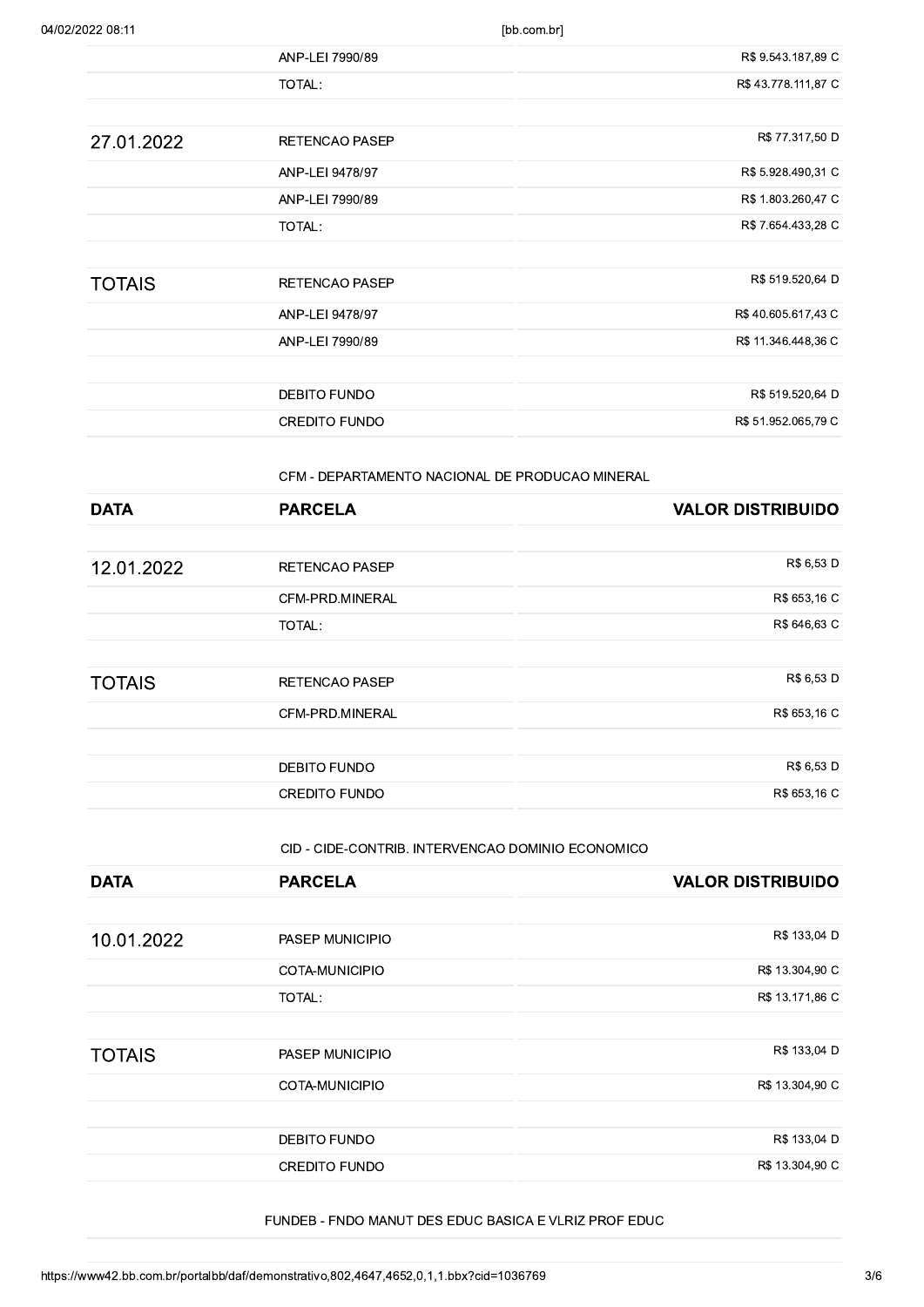| 04/02/2022 08:11 |                     | [bb.com.br]              |
|------------------|---------------------|--------------------------|
| <b>DATA</b>      | <b>PARCELA</b>      | <b>VALOR DISTRIBUIDO</b> |
| 03.01.2022       | ORIGEM IPVA         | R\$ 8.726,39 C           |
|                  | ORIGEM ITCMD        | R\$ 17.854,36 C          |
|                  | ORIGEM ICMS EST     | R\$ 178.237,21 C         |
|                  | TOTAL:              | R\$ 204.817,96 C         |
| 04.01.2022       | <b>ORIGEM IPVA</b>  | R\$ 0,57 C               |
|                  | ORIGEM ICMS EST     | R\$ 109.289,09 C         |
|                  | TOTAL:              | R\$ 109.289,66 C         |
| 10.01.2022       | <b>ORIGEM ITR</b>   | R\$ 199,11 C             |
|                  | ORIGEM IPI-EXP      | R\$ 45.849,18 C          |
|                  | ORIGEM FPE          | R\$ 59.991,05 C          |
|                  | <b>ORIGEM FPM</b>   | R\$ 121.122,25 C         |
|                  | TOTAL:              | R\$ 227.161,59 C         |
| 11.01.2022       | ORIGEM IPVA         | R\$ 14.450,69 C          |
|                  | <b>ORIGEM ITCMD</b> | R\$ 15.582,08 C          |
|                  | ORIGEM ICMS EST     | R\$ 558.072,27 C         |
|                  | TOTAL:              | R\$ 588.105,04 C         |
| 18.01.2022       | ORIGEM IPVA         | R\$ 112.139,87 C         |
|                  | ORIGEM ITCMD        | R\$ 7.497,14 C           |
|                  | ORIGEM ICMS EST     | R\$ 1.476.180,65 C       |
|                  | TOTAL:              | R\$ 1.595.817,66 C       |
| 20.01.2022       | <b>ORIGEM ITR</b>   | R\$ 9,43 C               |
|                  | ORIGEM IPI-EXP      | R\$ 19.250,71 C          |
|                  | ORIGEM FPE          | R\$ 14.697,88 C          |
|                  | ORIGEM FPM          | R\$ 30.572,65 C          |
|                  | TOTAL:              | R\$ 64.530,67 C          |
| 25.01.2022       | ORIGEM IPVA         | R\$ 173.825,80 C         |
|                  | ORIGEM ITCMD        | R\$ 10.356,20 C          |
|                  | ORIGEM ICMS EST     | R\$469.239,65 C          |
|                  | TOTAL:              | R\$ 653.421,65 C         |
| 28.01.2022       | <b>ORIGEM ITR</b>   | R\$ 28,95 C              |
|                  | ORIGEM IPI-EXP      | R\$ 2.334,86 C           |
|                  | ORIGEM FPE          | R\$ 41.250,29 C          |
|                  | <b>ORIGEM FPM</b>   | R\$ 84.574,46 C          |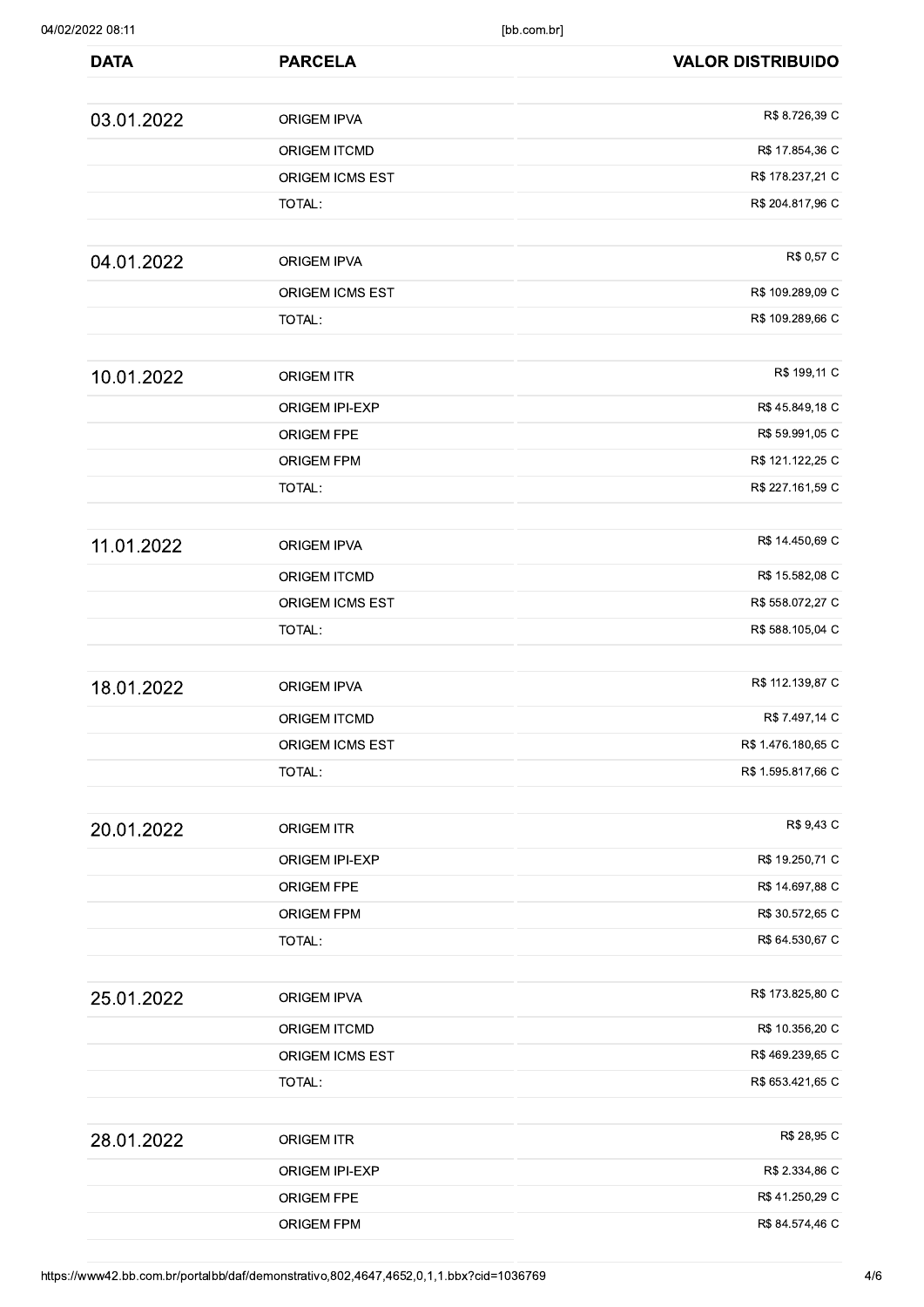|               | TOTAL:                 | R\$ 128.188,56 C   |
|---------------|------------------------|--------------------|
|               |                        |                    |
| <b>TOTAIS</b> | <b>ORIGEM ITR</b>      | R\$ 237,49 C       |
|               | <b>ORIGEM IPVA</b>     | R\$ 309.143,32 C   |
|               | <b>ORIGEM ITCMD</b>    | R\$ 51.289,78 C    |
|               | <b>ORIGEM IPI-EXP</b>  | R\$ 67.434,75 C    |
|               | <b>ORIGEM ICMS EST</b> | R\$ 2.791.018,87 C |
|               | <b>ORIGEM FPE</b>      | R\$ 115.939,22 C   |
|               | <b>ORIGEM FPM</b>      | R\$ 236.269,36 C   |
|               |                        |                    |
|               | <b>DEBITO FUNDO</b>    | R\$ 0,00 D         |
|               | <b>CREDITO FUNDO</b>   | R\$ 3.571.332,79 C |

# SNA - SIMPLES NACIONAL

| <b>DATA</b> | <b>PARCELA</b>  | <b>VALOR DISTRIBUIDO</b> |
|-------------|-----------------|--------------------------|
|             |                 |                          |
| 03.01.2022  | SIMPLES NACION. | R\$ 2.086,07 C           |
| 04.01.2022  | SIMPLES NACION. | R\$ 1.542,15 C           |
|             |                 |                          |
| 05.01.2022  | SIMPLES NACION. | R\$ 385,14 C             |
| 06.01.2022  | SIMPLES NACION. | R\$ 377,10 C             |
| 07.01.2022  | SIMPLES NACION. | R\$ 2.661,37 C           |
| 10.01.2022  | SIMPLES NACION. | R\$ 716,31 C             |
| 11.01.2022  | SIMPLES NACION. | R\$ 1.318,91 C           |
| 12.01.2022  | SIMPLES NACION. | R\$ 1.256,98 C           |
| 13.01.2022  | SIMPLES NACION. | R\$ 3.316,38 C           |
| 14.01.2022  | SIMPLES NACION. | R\$ 1.687,55 C           |
| 17.01.2022  | SIMPLES NACION. | R\$ 1.664,07 C           |
| 18.01.2022  | SIMPLES NACION. | R\$ 723,27 C             |